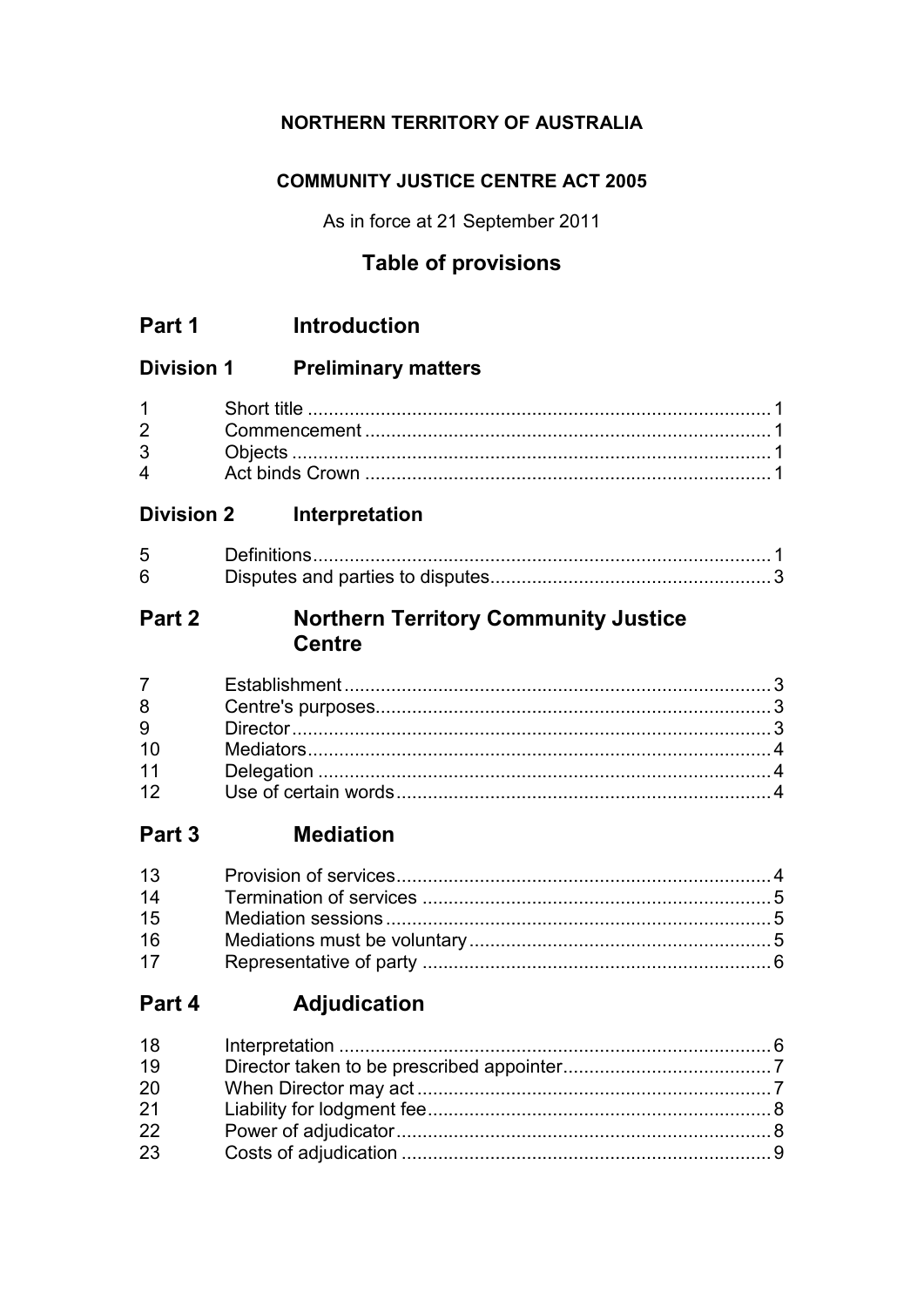#### **Community Justice Consultative Council** Part 5

| 24 |  |
|----|--|
| 25 |  |
| 26 |  |
| 27 |  |
| 28 |  |
| 29 |  |
| 30 |  |
|    |  |

#### Administration Part 6

| 31 |  |
|----|--|
| 32 |  |
| 33 |  |
| 34 |  |
| 35 |  |
| 36 |  |
| 37 |  |
| 38 |  |
| 39 |  |
| 40 |  |
|    |  |

#### **Transitional matters for Community** Part 7 **Justice Centre Act 2005**

|--|--|--|

#### **ENDNOTES**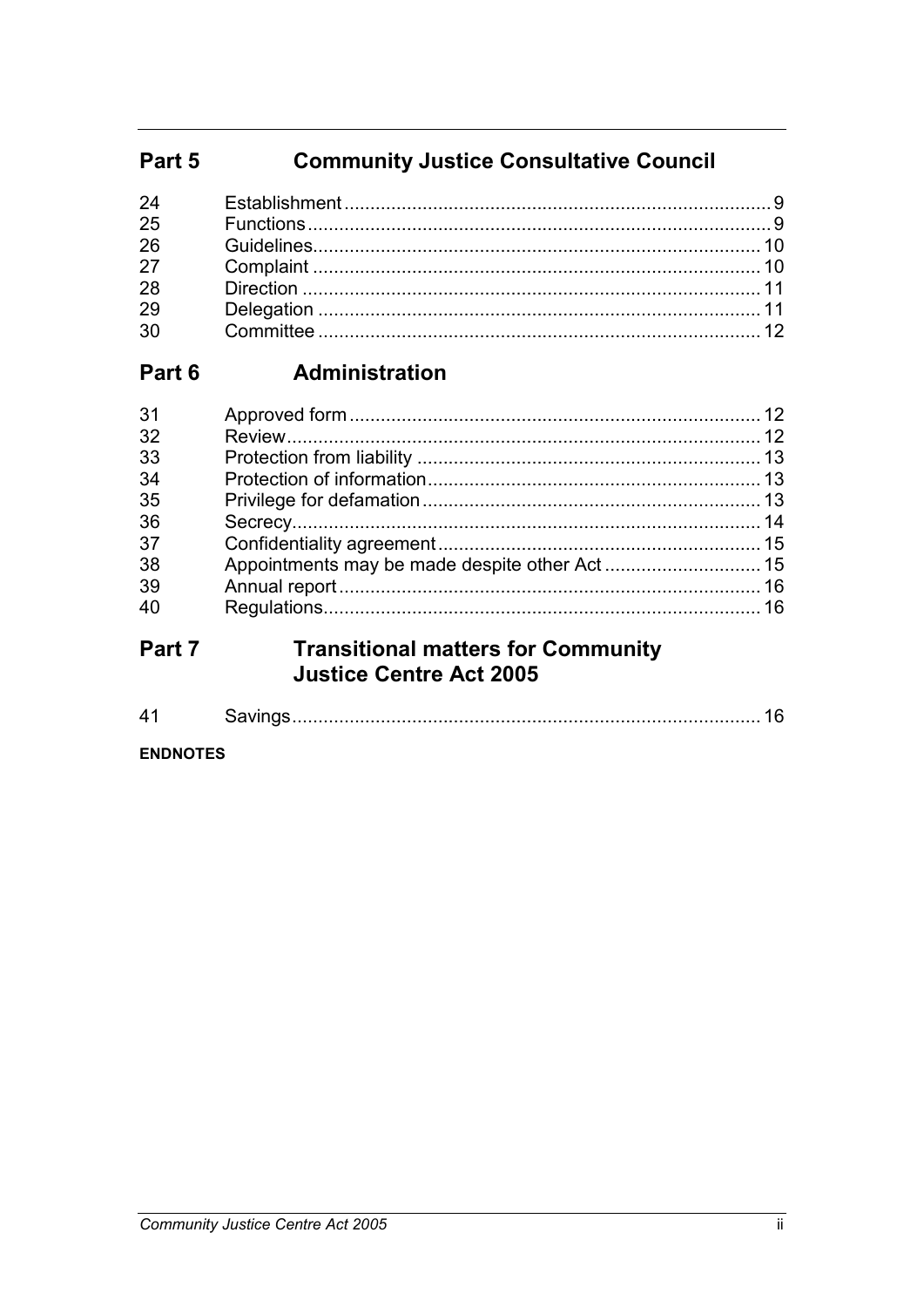# **NORTHERN TERRITORY OF AUSTRALIA**

As in force at 21 September 2011 \_\_\_\_\_\_\_\_\_\_\_\_\_\_\_\_\_\_\_\_

\_\_\_\_\_\_\_\_\_\_\_\_\_\_\_\_\_\_\_\_

# **COMMUNITY JUSTICE CENTRE ACT 2005**

## **An Act to establish the Northern Territory Community Justice Centre, and for related purposes**

# **Part 1 Introduction**

## **Division 1 Preliminary matters**

#### **1 Short title**

This Act may be cited as the *Community Justice Centre Act 2005*.

#### **2 Commencement**

This Act comes into operation on the date fixed by the Administrator by notice in the *Gazette*.

#### **3 Objects**

The objects of this Act are as follows:

- (a) to promote mediation as a way of resolving disputes;
- (b) to facilitate the provision of adjudication under the *Construction Contracts (Security of Payments) Act 2004*.

#### **4 Act binds Crown**

This Act binds the Crown in right of the Territory and, to the extent the legislative power of the Legislative Assembly permits, the Crown in all its other capacities.

## **Division 2 Interpretation**

#### **5 Definitions**

In this Act:

*approved form* means a form approved under section 31.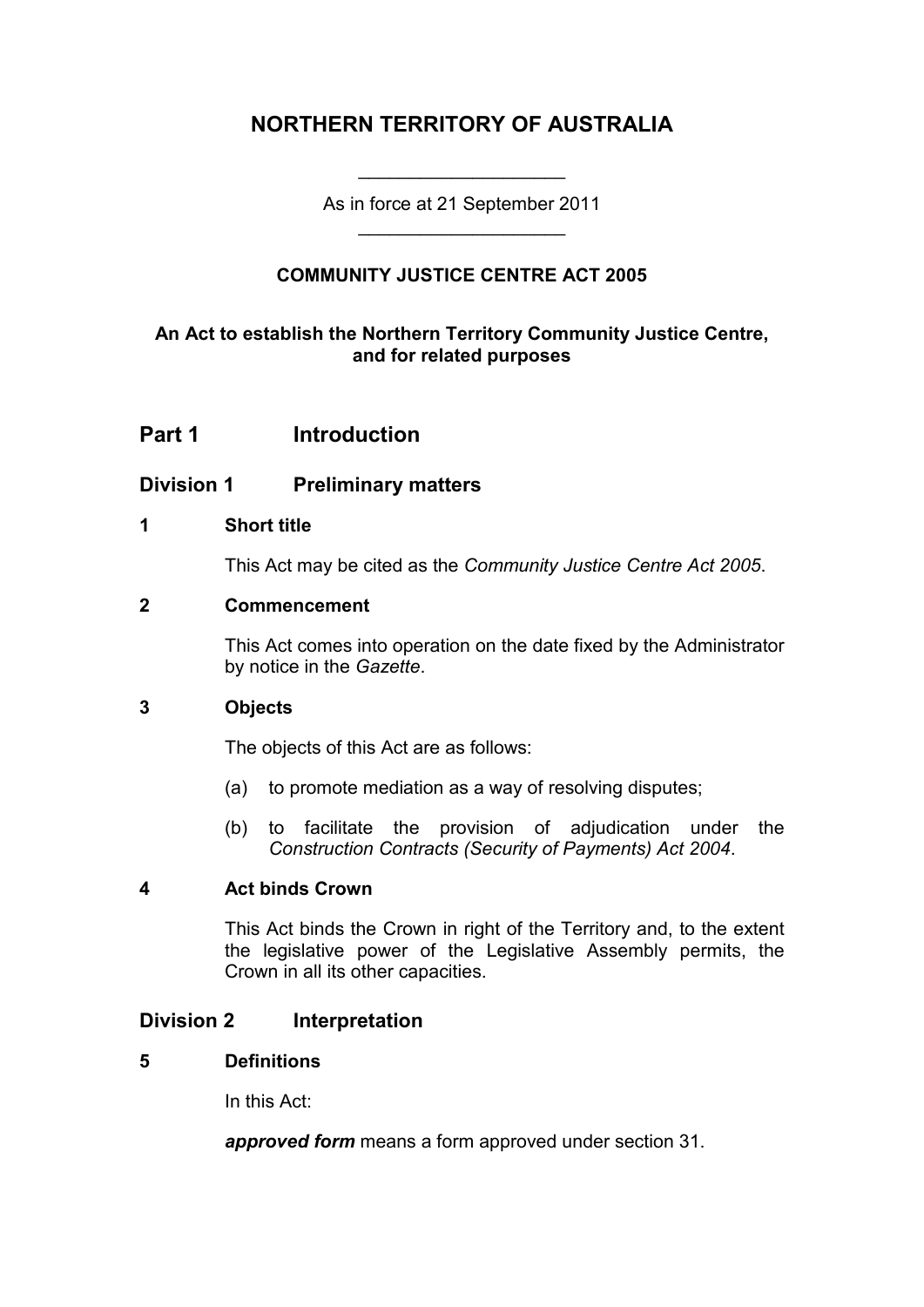*Centre* means the Northern Territory Community Justice Centre established by section 7.

*Centre employee*, see section 9(5)(b).

*CEO* means the Chief Executive Officer.

*Committee* means a committee established under section 30.

*Committee member* means a member of a Committee.

*Council* means the Community Justice Consultative Council established by section 24.

*Council member* means a member of the Council.

**Director** means the person holding or occupying the office of Director mentioned in section 9.

*dispute*, see section 6(1).

*Guidelines* means the policy guidelines made and in force under section 26.

*mediation service* means any of the following services in relation to a dispute:

- (a) the conducting of mediation sessions for the dispute;
- (b) any other services relating to the mediation sessions.

*mediation session* includes any steps taken by a mediator:

- (a) to arrange for the mediation of a dispute; or
- (b) for the mediation of a dispute; or
- (c) for any follow-up for the mediation of a dispute.

#### *mediator* means:

- (a) the Director; or
- (b) a person engaged as a mediator under section 10.

#### *parties* for:

- (a) a dispute see section 6; or
- (b) a mediation session means the parties to the dispute to which the session relates.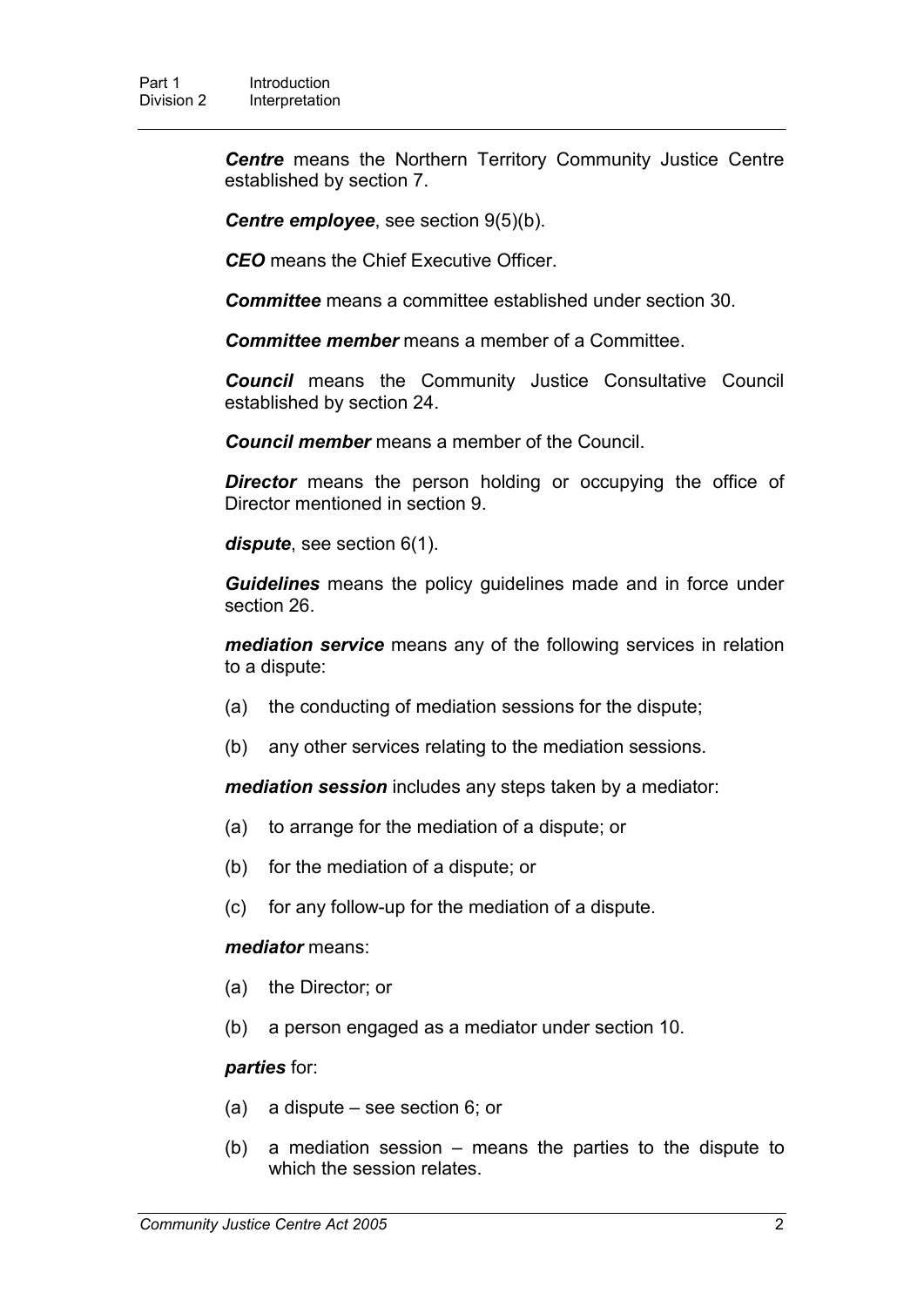*purposes of the Centre* means the purposes mentioned in section 8.

#### **6 Disputes and parties to disputes**

- (1) There is a dispute on a matter if 2 or more persons are in disagreement on the matter (whether or not any negotiations on the matter are in progress).
- (2) Those persons are parties to the dispute.

# **Part 2 Northern Territory Community Justice Centre**

#### **7 Establishment**

The Northern Territory Community Justice Centre is established.

#### **8 Centre's purposes**

The Centre is established for the following purposes:

- (a) to provide mediation services;
- (b) to carry out other functions as provided by any other Act.

#### **9 Director**

- (1) There is to be a Director of the Centre.
- (2) The Director must be appointed by the CEO.
- (3) The Director must be a public sector employee.
- (4) The Director must:
	- (a) having regard to the Guidelines, exercise powers and perform functions for the purposes of the Centre; and
	- (b) exercise powers and perform functions under the *Construction Contracts (Security of Payments) Act 2004* as provided by Part 4 of this Act.
- (5) The Director may be assisted by the following persons for subsection (4)(a):
	- (a) a mediator;
	- (b) a person (a *Centre employee*) who:
		- (i) is not a mediator; and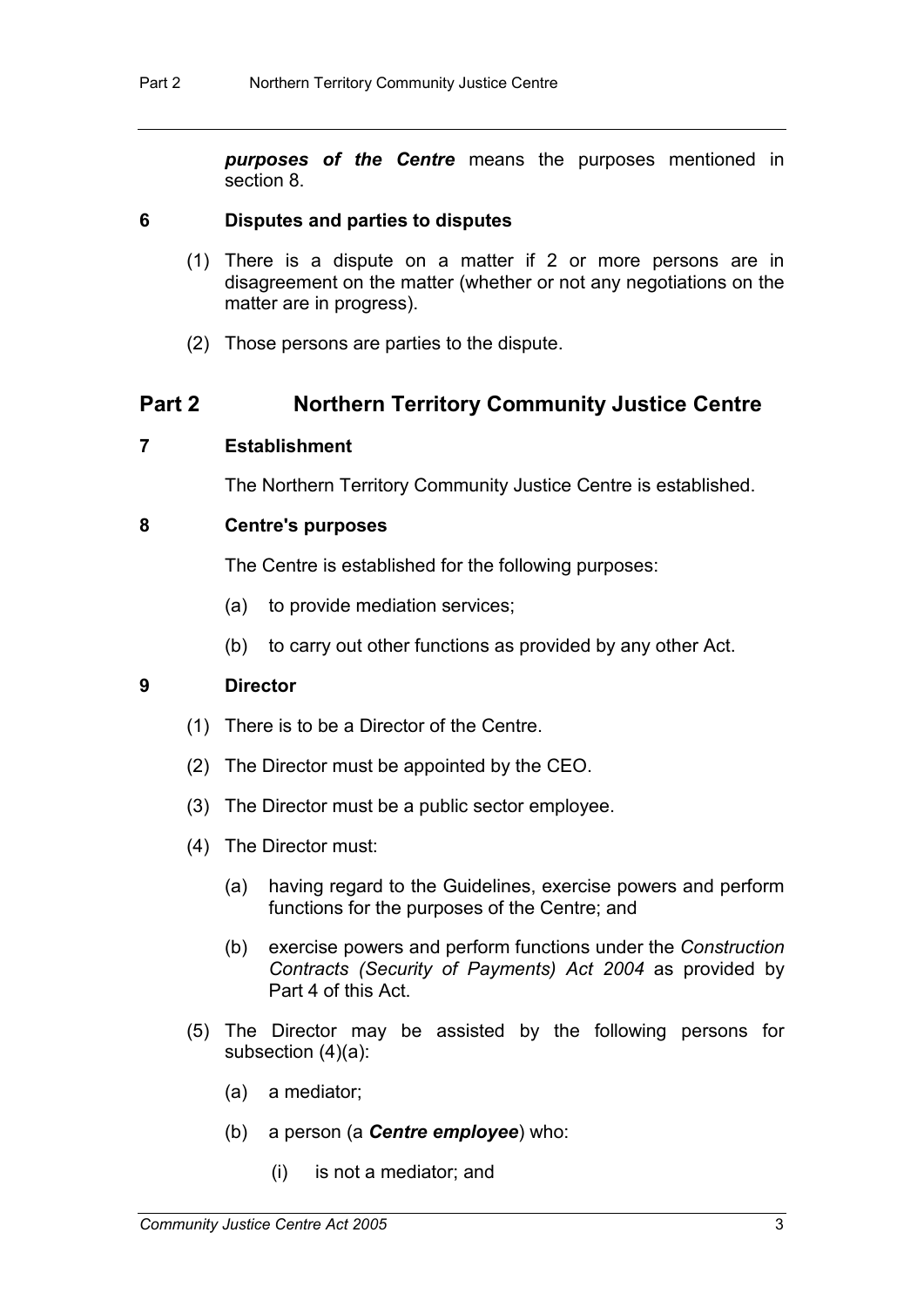- (ii) is a public sector employee; and
- (iii) is employed for the purposes of the Centre.
- (6) The Director may be assisted by a Centre employee for subsection (4)(b).

#### **10 Mediators**

- (1) The Director must engage one or more mediators for the provision of mediation services by the Centre.
- (2) A mediator must be:
	- (a) a public sector employee; or
	- (b) a person engaged on conditions approved by the CEO.
- (3) Each mediator (including the Director) must hold the prescribed qualifications for a mediator.

## **11 Delegation**

- (1) The Director may delegate any of the Director's powers or functions (other than powers or functions arising from Part 4) to:
	- (a) a mediator; or
	- (b) a Centre employee.
- (2) The delegation must be in writing.

#### **12 Use of certain words**

- (1) The words "Community Justice Centre" must not be used in the name of an organisation other than the Centre.
- (2) A person must not contravene subsection (1).

Maximum penalty: 100 penalty units.

## **Part 3 Mediation**

#### **13 Provision of services**

- (1) The parties to a dispute may apply to the Director for the provision of mediation services for the dispute.
- (2) The application must be made in the approved form.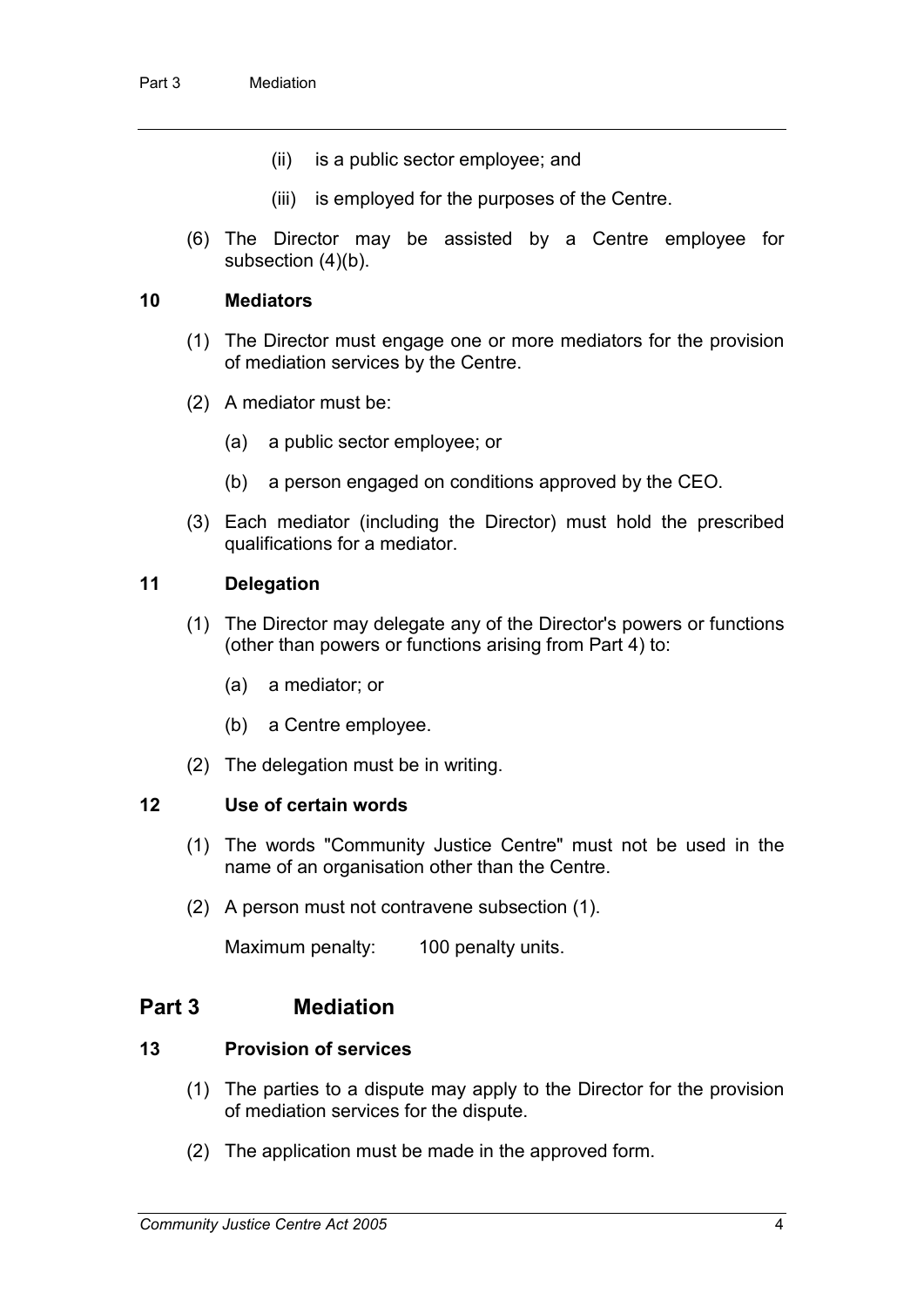- (3) The Director must, having regard to the Guidelines, accept or refuse the application.
- (4) Mediation service may only be provided for the dispute if the Director accepts the application.

#### **14 Termination of services**

Mediation services provided for a dispute may be terminated at any time by any of the following:

- (a) a party to the dispute;
- (b) the Director;
- (c) a mediator providing the services.

#### **15 Mediation sessions**

- (1) A mediation session must be conducted:
	- (a) by one or more mediators; and
	- (b) in accordance with any directions given by the Director.
- (2) A mediator must have regard to the Guidelines in conducting the session.
- (3) The rules of evidence do not apply in relation to the session.
- (4) A mediator must not engage in the adjudication or arbitration of a dispute in the session.
- (5) Except with the permission of the Director or in accordance with section 17, a person other than a party to the dispute must not participate in the session.
- (6) Without limiting subsection (5), the Director may permit a person nominated by a party to the dispute to be present during the session for providing support to that party.
- (7) Mediation sessions must be conducted with:
	- (a) as little formality and technicality as possible; and
	- (b) as much expedition as possible.

#### **16 Mediations must be voluntary**

(1) The attendance of a party at a mediation session must be voluntary.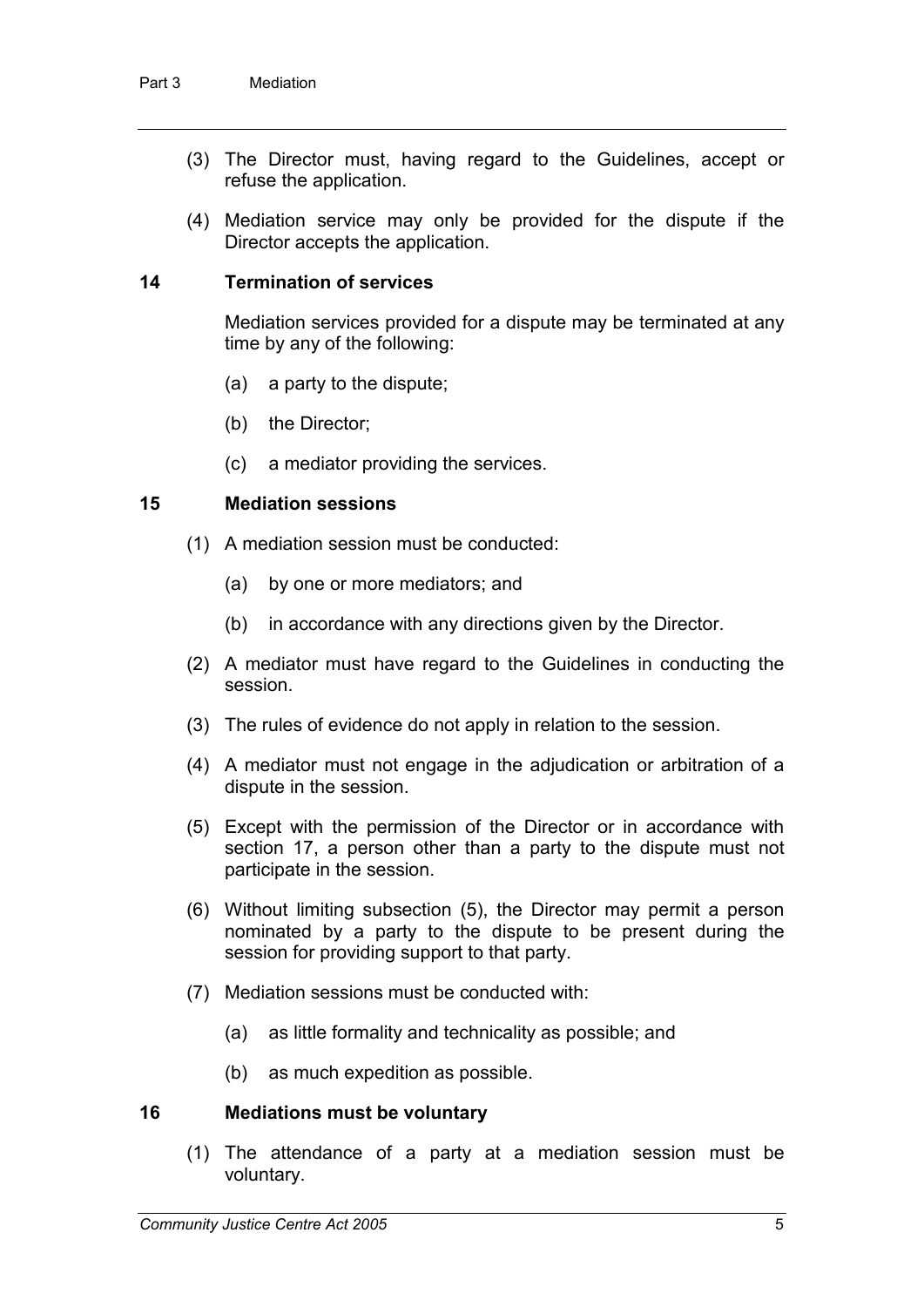- (2) The party may withdraw from the session at any time.
- (3) Except in relation to any agreement arising from the session, the session does not:
	- (a) affect any rights of the party; or
	- (b) create any obligations that bind the party.

#### **17 Representative of party**

- (1) A party to a mediation session that is a body corporate may be represented during the session by:
	- (a) if the body corporate is a corporation as defined in section 57A of the Corporations Act 2001 – an officer of the corporation; or
	- (b) otherwise a person nominated by the body corporate.
- (2) A person must not be a representative under this section if the person contravenes a requirement specified by the Director for this section.

## **Part 4 Adjudication**

#### **18 Interpretation**

(1) In this Part:

*adjudicator* means a person appointed by the Director to adjudicate a payment dispute for Part 3 of the CCSP Act.

*CCSP Act* means the *Construction Contracts (Security of Payments) Act 2004*.

*lodgment fee* means the lodgment fee mentioned in section 20.

(2) The following terms have the same meanings in this Part as in the CCSP Act:

adjudication

appointed adjudicator

construction contract

party

payment claim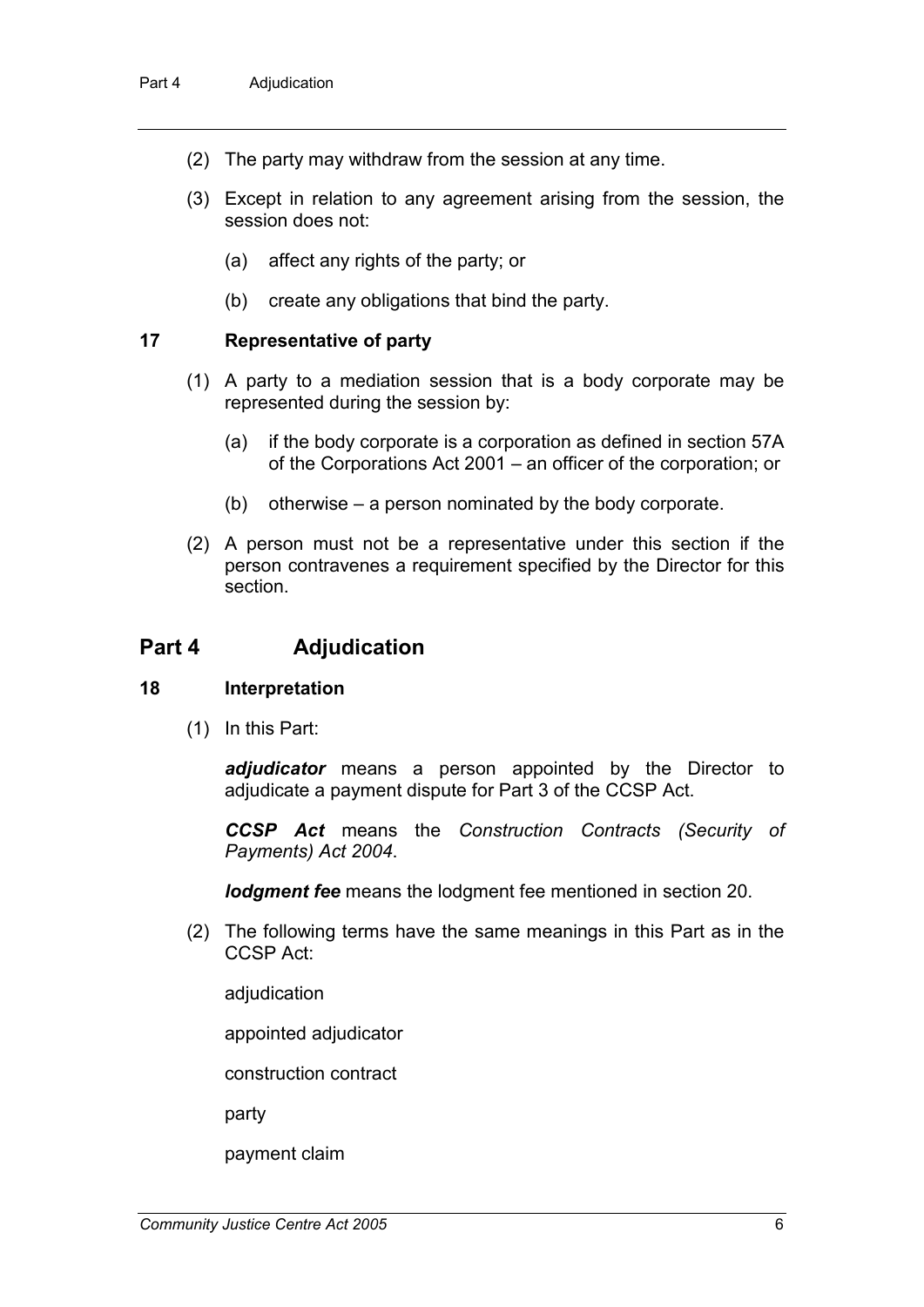payment dispute

prescribed appointer

registered adjudicator

working day.

#### **19 Director taken to be prescribed appointer**

Subject to this Part, the CCSP Act has effect as if the Director were a prescribed appointer for that Act.

#### **20 When Director may act**

- (1) This section applies if a party to a construction contract serves a written application for the adjudication of a payment dispute on the Director under section 28 of the CCSP Act.
- (2) The Director must do each of the things mentioned in section 30(1)(a), (b) and (c) of the CCSP Act within 5 working days after being served with that application if:
	- (a) the Director is satisfied the amount of the payment claim for the dispute is less than \$10 000; and
	- (b) one or more of the parties to the contract have paid to the Director the lodgment fee for the adjudication within those 5 working days.
- (3) For subsection (2), the amount of the lodgment fee is:
	- (a) \$500; or
	- (b) if another amount is prescribed by the Regulations that amount.
- (4) The Director may, for section 30(1)(a) of the CCSP Act, appoint a person who is not a registered adjudicator to adjudicate the payment dispute if the Director is satisfied:
	- (a) the person has qualifications and experience relating to adjudication (whether or not they are qualifications and experience prescribed for section 52 of the CCSP Act); and
	- (b) the payment dispute is of a nature that may be adjudicated by the person.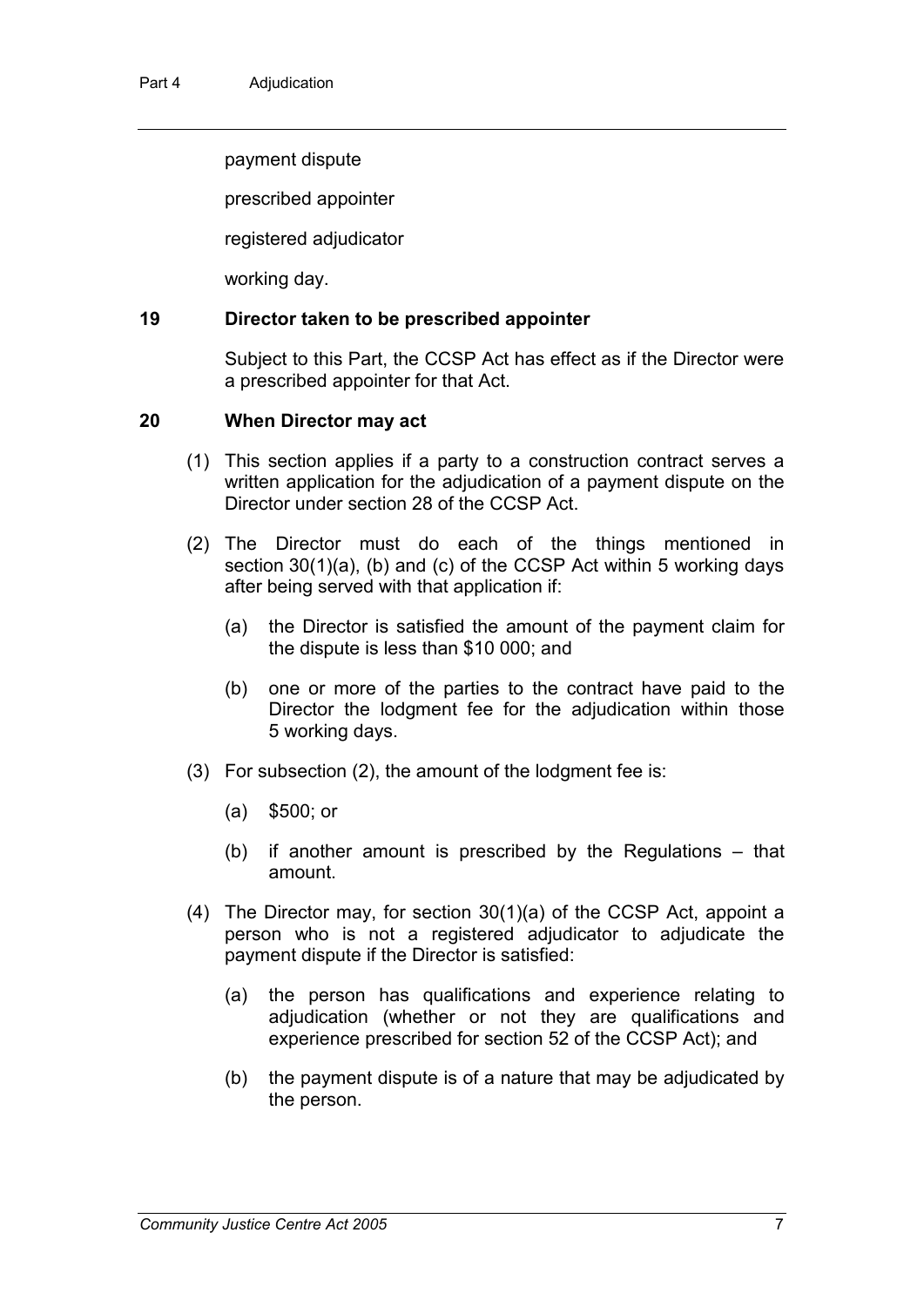(5) The CCSP Act has effect in relation to the adjudication as if the person were a registered adjudicator.

#### *Note for subsection (5):*

*This means, for example, the Registrar under the CCSP Act must make available*  for public inspection the result or a report of a decision by the person under *section 54 of that Act.*

- (6) Subject to this Part, an adjudicator to whom the application is sent under section 30(1)(b) of the CCSP Act is taken to be an appointed adjudicator for that Act.
- (7) If the requirements in subsection (2)(a) and (b) are not satisfied in relation to the application:
	- (a) the Director must not do any of the things mentioned in section 30(1)(a), (b) and (c) of the CCSP Act for that application; and
	- (b) section 30(2) and (3) of the CCSP Act applies.

#### **21 Liability for lodgment fee**

- (1) Each party to an adjudication conducted by an adjudicator is liable to pay an equal share of the lodgment fee.
- (2) If a party (the *first party*) has paid more than the party's equal share of the fee, the adjudicator may decide that another party must pay to the first party an amount that would result in all the parties paying an equal share of the fee.
- (3) If the adjudicator makes a decision under subsection (2):
	- (a) the adjudicator must include in the decision the date on which the amount is payable; and
	- (b) Part 3, Divisions 4 and 5 of the CCSP Act apply (with the necessary changes) to the decision as if it were a determination of an appointed adjudicator.

#### **22 Power of adjudicator**

- (1) An adjudicator must not make a determination for a payment dispute under section 33(1)(b) of the CCSP Act that would result in the total of the amount to be paid, and the security to be returned, for the dispute equal to \$10 000 or more.
- (2) To avoid doubt, the total of the amount to be paid, and the security to be returned, for the dispute does not include any interest payable under section 35 of the CCSP Act.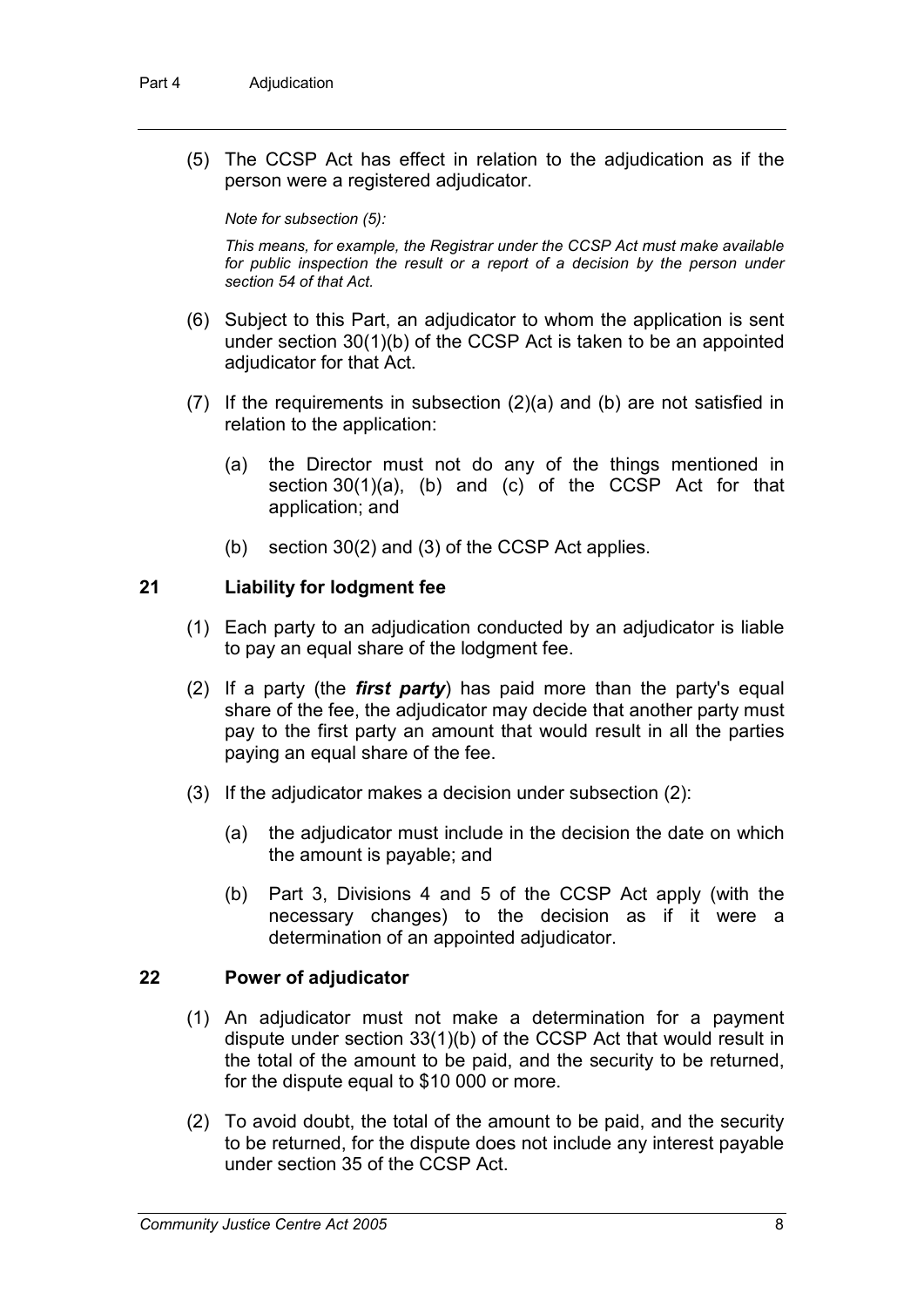#### **23 Costs of adjudication**

- (1) Section 46 of the CCSP Act does not apply in relation to an adjudication arising because of this Part.
- (2) Section 55 of the CCSP Act does not apply to:
	- (a) the Director; or
	- (b) an adjudicator.

## **Part 5 Community Justice Consultative Council**

#### **24 Establishment**

- (1) The Community Justice Consultative Council is established.
- (2) The Council consists of 7 members appointed by the Minister.
- (3) Subject to subsection (4) and the Regulations, the Council may determine the procedures for its meetings.
- (4) At a meeting of the Council, 4 members constitute a quorum.
- (5) To avoid doubt, the *Public Sector Employment and Management Act 1993* does not apply in relation to the appointment of a Council member.
- (6) The Regulations may make provision, consistent with this Act, about any of the following:
	- (a) the appointment of Council members (including the nomination of persons to be appointed as Council members);
	- (b) the appointment of a Council member as the Chairperson, or the Deputy Chairperson, of the Council;
	- (c) the term of the office of a Council member;
	- (d) the vacation of the office of a Council member;
	- (e) meetings of the Council;
	- (f) any other matters about the Council.

#### **25 Functions**

The functions of the Council are:

(a) to make Guidelines under section 26; and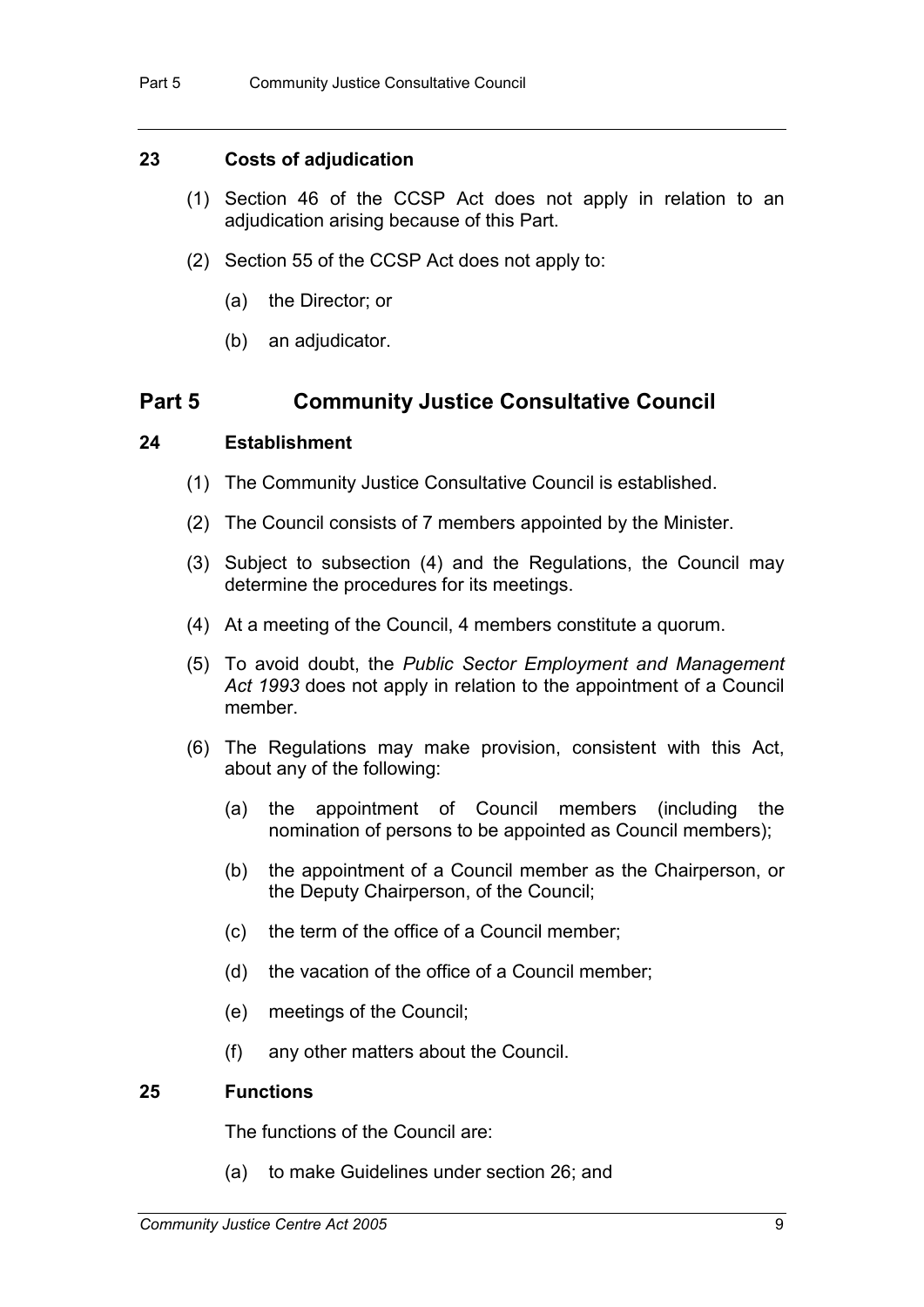- (b) to deal with a complaint under section 27; and
- (c) to make reports and recommendations to the Minister on any of the following matters the Council considers appropriate:
	- (i) the operation of the Centre;
	- (ii) any matter that may be the subject of a review under section 32(1);
	- (iii) any other matter arising from the operation of this Act.

#### **26 Guidelines**

- (1) The Council may, consistent with this Act, make policy guidelines for the provision of mediation services.
- (2) Without limiting subsection (1), the Guidelines may provide for one or more of the following:
	- (a) the matters the Director must take into account in deciding:
		- (i) whether or not to provide mediation services; or
		- (ii) to terminate the provision of mediation services;
	- (b) the principles governing the provision of mediation services.
- (3) The Council must, by *Gazette* notice, notify the making of the Guidelines.
- (4) In addition, the Council must notify each of the following about the making of the Guidelines:
	- (a) the Minister;
	- (b) the CEO;
	- (c) the Director.
- (5) The Guidelines must not take effect before their notification under subsection (3).

#### **27 Complaint**

(1) A party to a dispute for which mediation services have been provided may make a complaint to the Council about the manner in which the services were provided.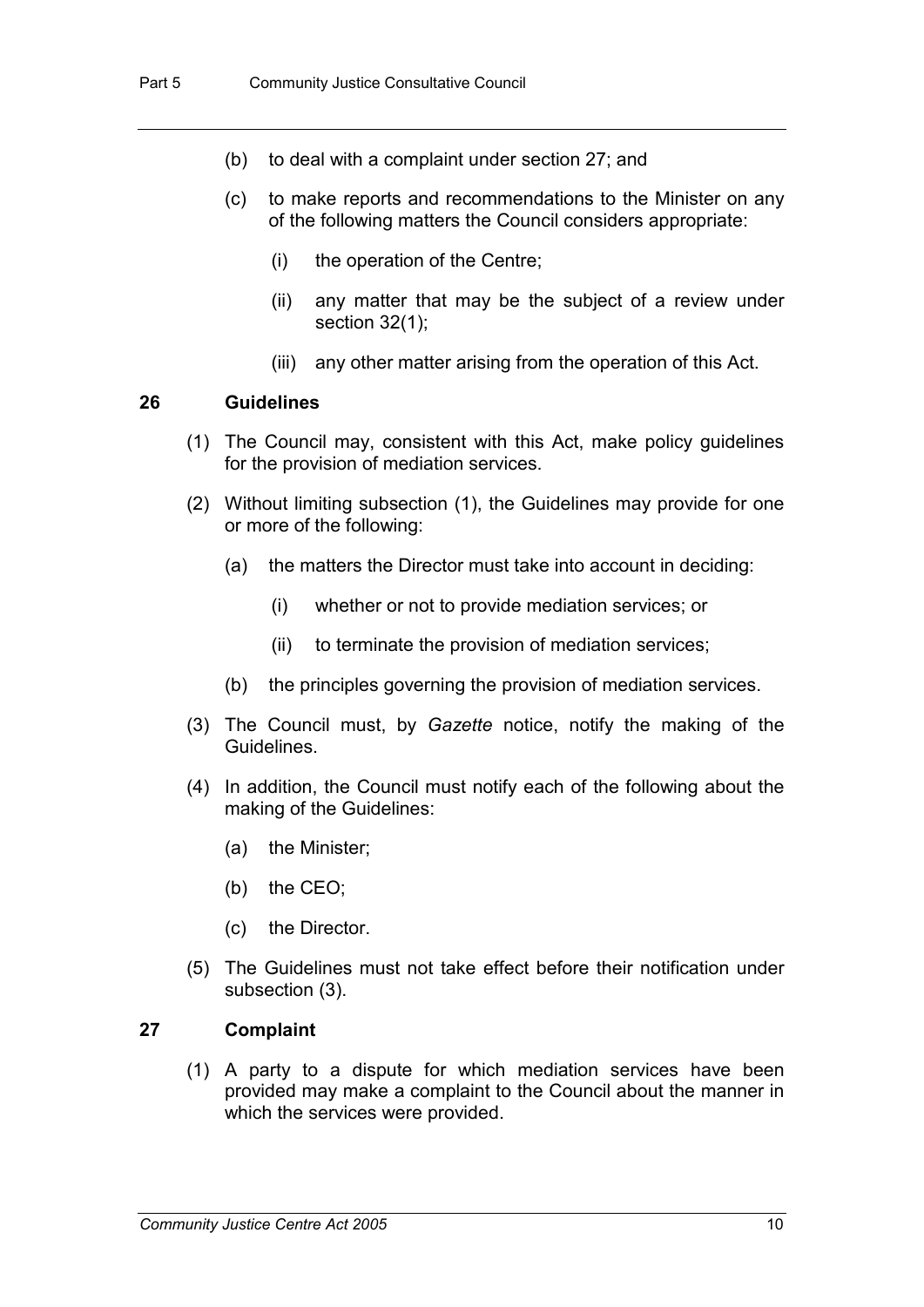- (2) Without limiting subsection (1), the complaint may relate to an aspect of the procedure adopted by any of the following in providing the services:
	- (a) the Director;
	- (b) a mediator;
	- (c) a Centre employee.
- (3) However, a complaint must not be made about the outcome of a mediation session.
- (4) The Council may do any of the following on receiving the complaint:
	- (a) review the matters raised in the complaint;
	- (b) if the Council considers that actions should be taken by the Director to address any of those matters – recommend the Director to take those actions;
	- (c) if the Council considers that the Guidelines should address any of those matters – amend or make provision in the Guidelines accordingly.
- (5) The Regulations may make provision, consistent with this Act, about any matters arising from this section.

## **28 Direction**

The Minister may give directions to the Council about the exercise of any of the Council's powers or the performance of any of the Council's functions under this Act, except directions about any of the following:

- (a) the content of a report or recommendation by the Council;
- (b) the taking of an action about a complaint under section 27(4).

#### **29 Delegation**

- (1) The Council may delegate any of its powers or functions to:
	- (a) the Director; or
	- (b) a Committee.
- (2) The delegation must be in writing.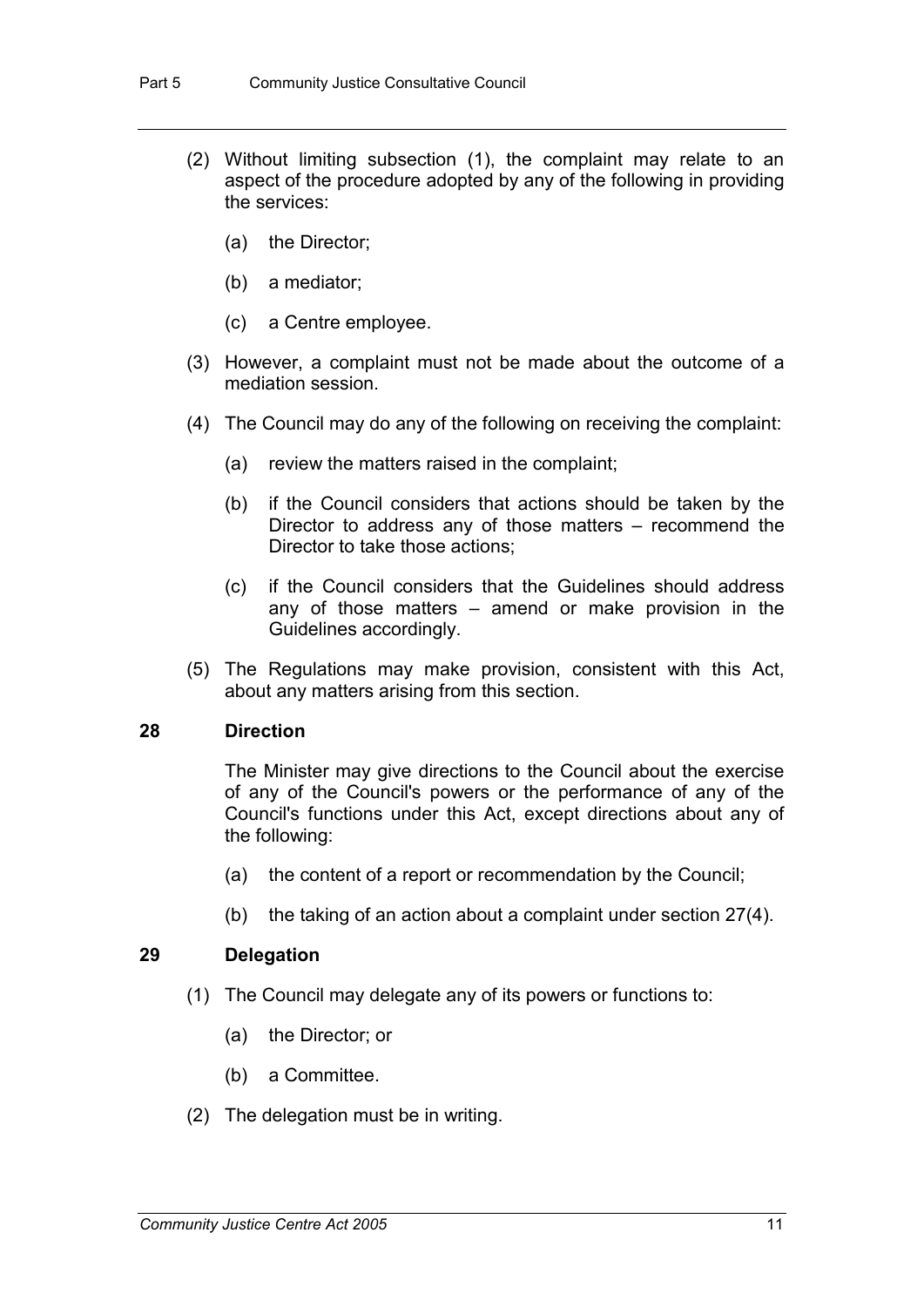#### **30 Committee**

- (1) The Council may establish committees for the exercise of any of its powers, or the performance of any of its functions, as is specified by the Council.
- (2) A Committee member must be appointed by the Council.
- (3) A Committee member must be:
	- (a) a Council member; or
	- (b) the Director; or
	- (c) a mediator; or
	- (d) a Centre employee.
- (4) The Regulations may make provision, consistent with this Act, about any matters arising from this section.

# **Part 6 Administration**

#### **31 Approved form**

The CEO may approve forms for this Act.

#### **32 Review**

- (1) The CEO must conduct a review of each of the following matters within 5 years after the commencement of this Act:
	- (a) the operation and effectiveness of this Act;
	- (b) the operation and effectiveness of the Centre;
	- (c) the operation and effectiveness of the Council;
	- (d) any other matters arising from the operation of any provision in this Act that the CEO thinks should be subject to a review.
- (2) The CEO must prepare a report for the review that includes:
	- (a) the result of the review; and
	- (b) any recommendation arising from the review.
- (3) The CEO must give the Minister the report as soon as possible after its completion.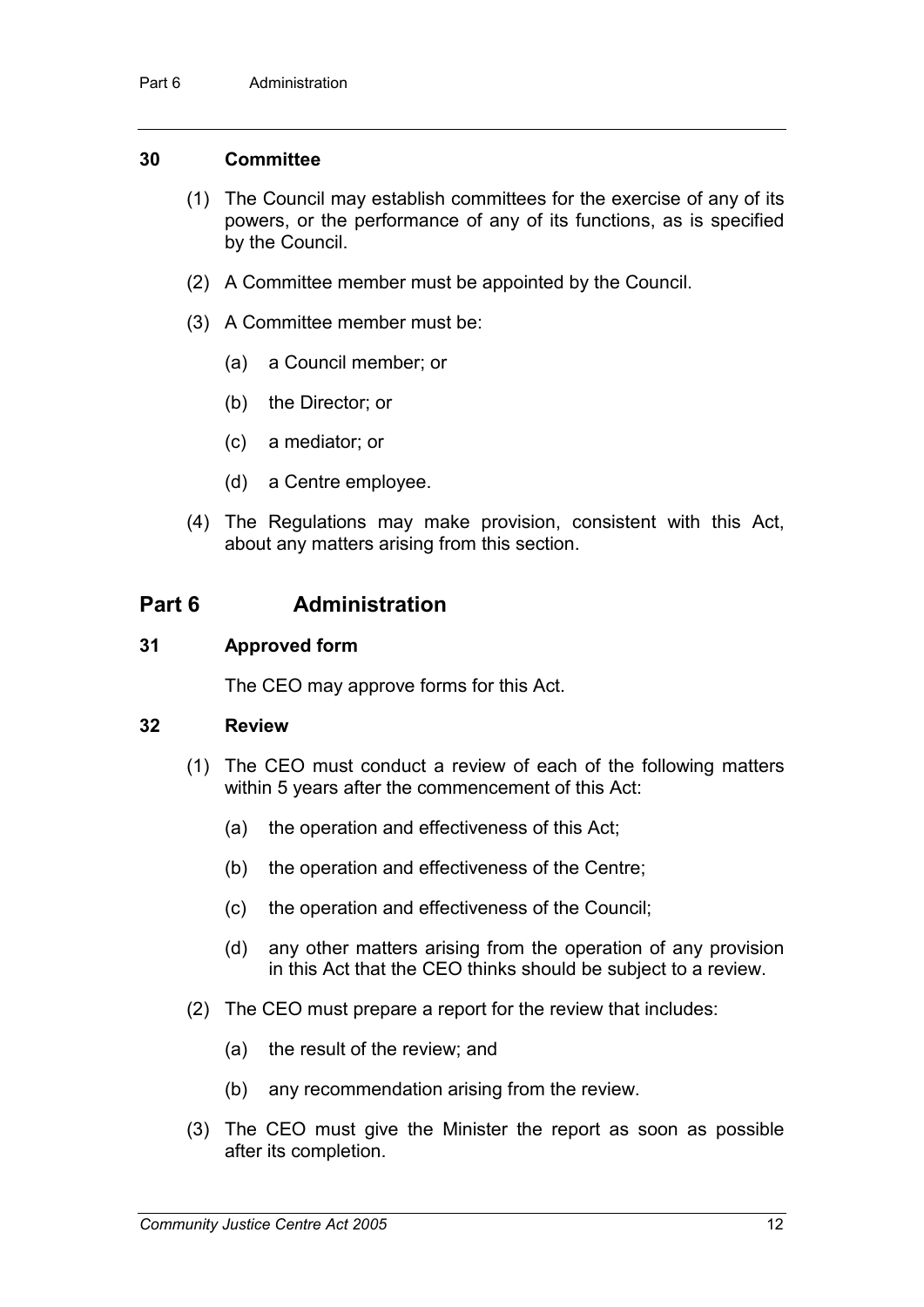(4) The Minister must table a copy of the report in the Legislative Assembly within 6 sitting days after the Minister receives the report.

#### **33 Protection from liability**

- (1) This section applies to a person who is or has been any of the following:
	- (a) the Director;
	- (b) a mediator;
	- (c) a Centre employee;
	- (d) a Council member;
	- (e) a Committee member.
- (2) The person is not civilly or criminally liable for an act done or omitted to be done by the person in good faith in the exercise or purported exercise of a power, or the performance or purported performance of a function, under this Act.
- (3) Subsection (2) does not affect any liability the Territory would, apart from that subsection, have for the act or omission.

#### **34 Protection of information**

The following are not admissible as evidence in any proceedings before a court, tribunal or any other body that has the power to take evidence on oath:

- (a) a statement, document or any other thing made for a mediation session;
- (b) a record of the statement, document or thing.

#### **35 Privilege for defamation**

- (1) A mediation session has effect as if it were a judicial proceeding for the purposes of any privilege that is available for a judicial proceeding under any law about defamation in force in the Territory.
- (2) Any document produced in a mediation session has effect as if it were a document produced in a judicial proceeding (*proceeding document*) for the purposes of any privilege that is available for a proceeding document under any law about defamation in force in the Territory.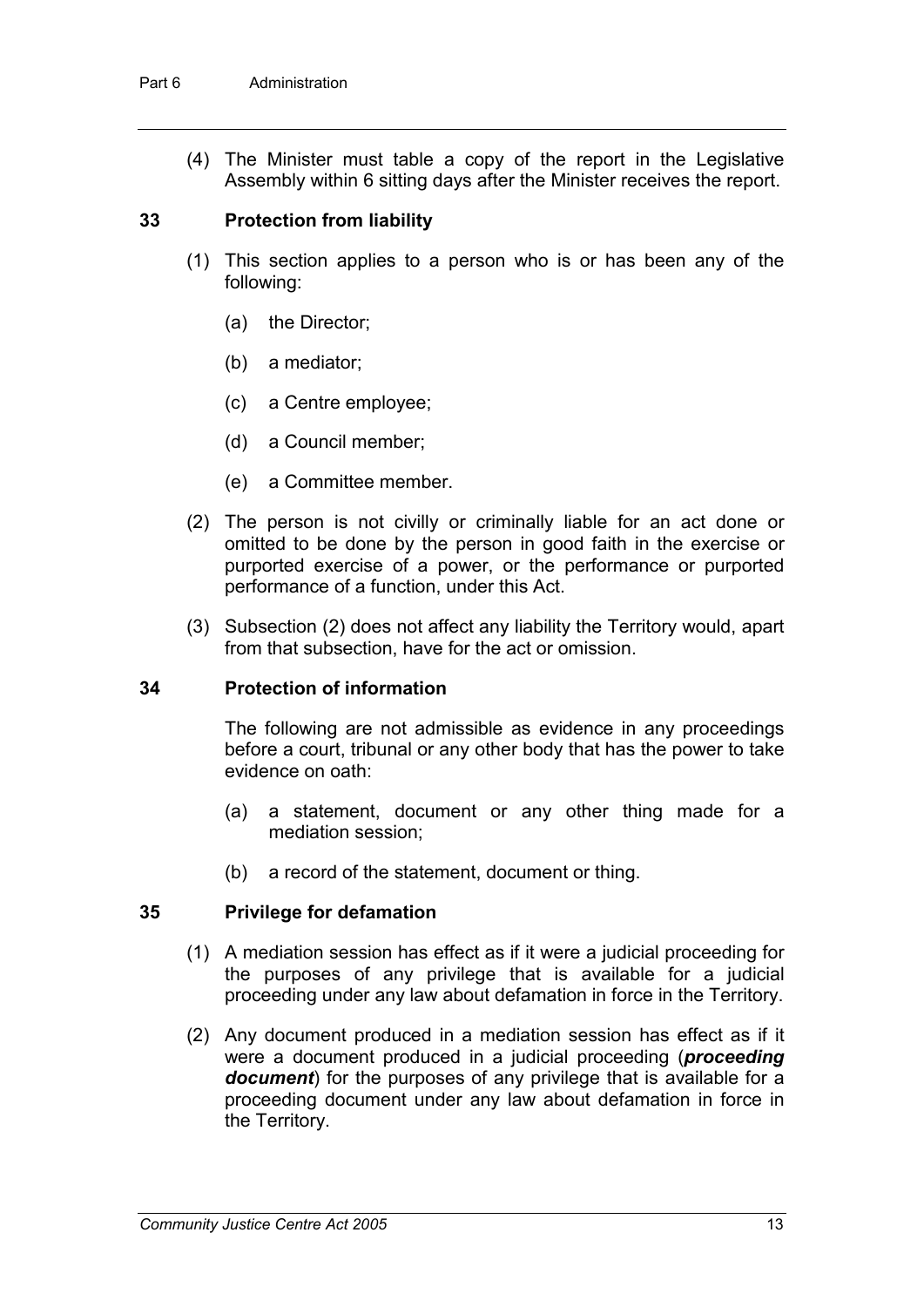- (3) The privilege provided by this section does not extend to a publication:
	- (a) that is not made for a mediation session; or
	- (b) that is not permitted by section 36.

#### **36 Secrecy**

- (1) This section applies to a person who is or has been any of the following:
	- (a) the Director;
	- (b) a mediator;
	- (c) a Centre employee;
	- (d) a Council member;
	- (e) a Committee member.
- (2) The person must not:
	- (a) record any information obtained by the person in exercising a power or performing a function under this Act; or
	- (b) disclose any such information to a person or body (including a court or tribunal); or
	- (c) publish all or part of a document obtained by the person in exercising a power or performing a function under this Act; or
	- (d) produce to a court or tribunal a document or any other thing obtained by the person in exercising a power or performing a function under this Act.
- (3) Subsection (2) does not apply in relation to any recording, disclosure, publication or production that:
	- (a) is part of the exercise of a power or the performance of a function under this Act; or
	- (b) relates to the administration of this Act; or
	- (c) is required by another law; or
	- (d) is reasonably necessary for the protection of a person or the prevention of damage to property; or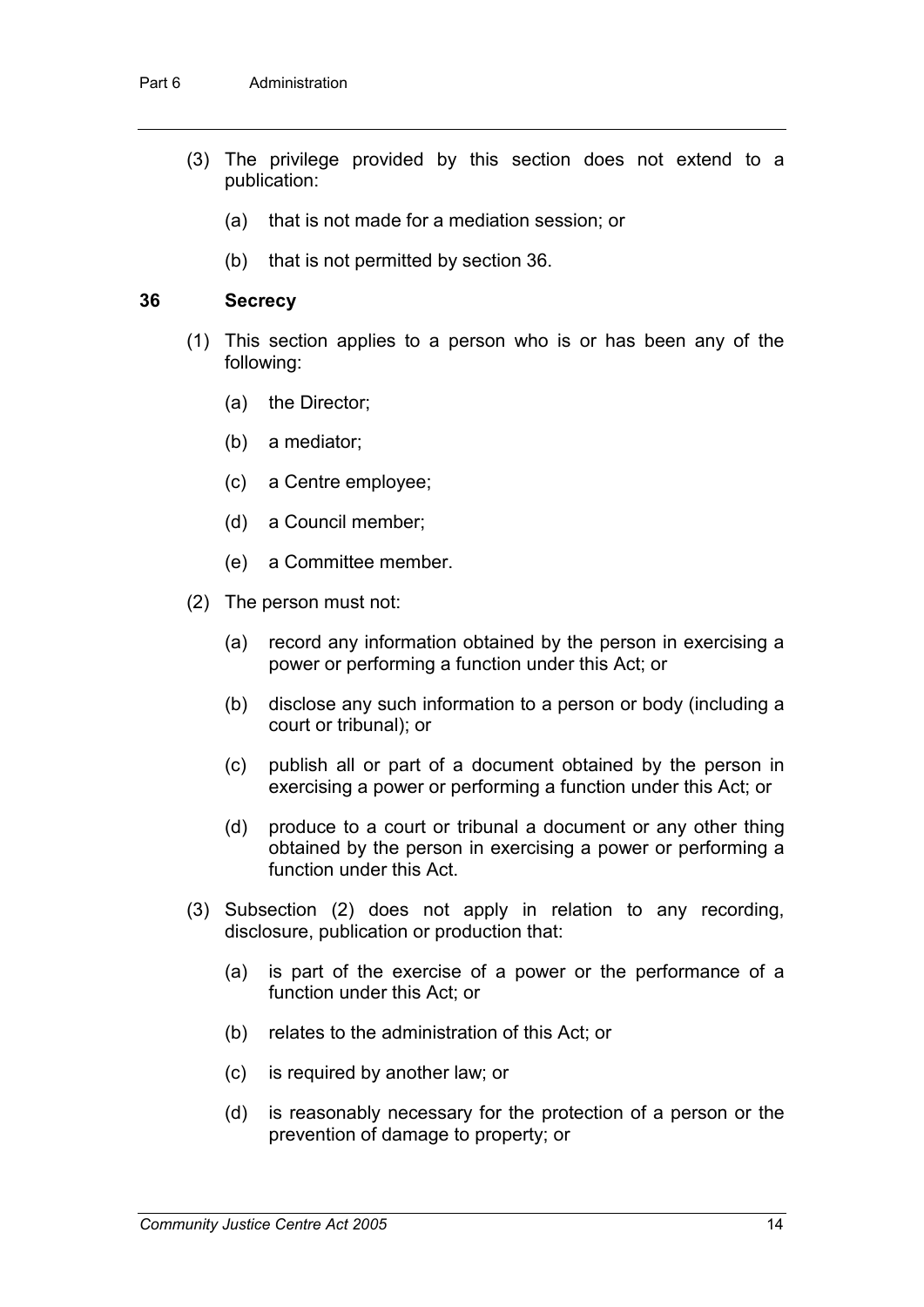- (e) is made for:
	- (i) a person who is the subject of the information, document or thing; or
	- (ii) another person with the consent of the person mentioned in subparagraph (i) (whether the consent is given expressly or by implication); or
	- (iii) a person prescribed by the Regulations.
- (4) A person who contravenes subsection (2) is guilty of an offence.

Maximum penalty: 400 penalty units or imprisonment for 2 years.

(5) For this section, a reference to a power or function under this Act does not include a reference to a power or function under the *Construction Contracts (Security of Payments) Act 2004* arising from Part 4 of this Act.

#### **37 Confidentiality agreement**

- (1) The Director may require the parties to a dispute to sign an agreement of confidentiality before providing mediation services for the dispute.
- (2) The agreement must specify that each party may not record, disclose, publish or produce any information, document or thing arising from the provision of the mediation services.
- (3) A person who contravenes the agreement is guilty of an offence.

Maximum penalty: 400 penalty units or imprisonment for 2 years.

(4) However, subsection (3) does not apply to any recording, disclosure, publication or production approved by the Director and all the parties to the dispute.

#### **38 Appointments may be made despite other Act**

- (1) This section applies to a person who is employed or engaged, or holds an office:
	- (a) on a full-time basis; or
	- (b) on the basis that the person may not:
		- (i) be otherwise employed or engaged; or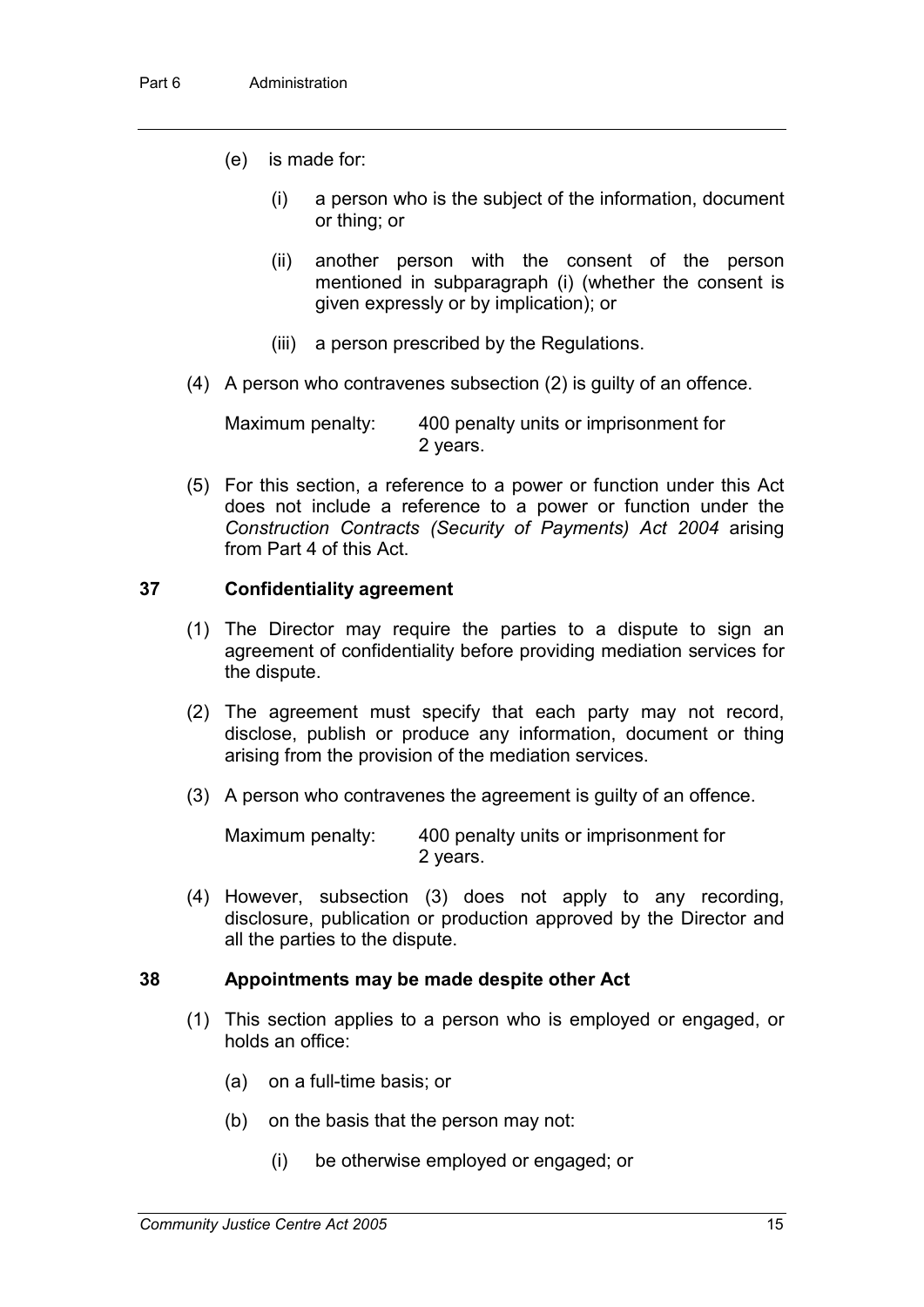- (ii) otherwise hold an office.
- (2) Despite any other Act, the person is not disqualified from being appointed or remunerated as one or more of the following:
	- (a) a mediator;
	- (b) a Council member;
	- (c) a Committee member;
	- (d) an adjudicator as defined in section 18(1).

#### **39 Annual report**

- (1) For each financial year, the CEO must prepare an annual report on the operation of this Act during that year.
- (2) The CEO must give the Minister the report within 3 months after the end of that year.
- (3) The Minister must table a copy of the report in the Legislative Assembly within 6 sitting days after the Minister receives the report.

#### **40 Regulations**

The Administrator may make regulations, not inconsistent with this Act, prescribing matters:

- (a) required or permitted by this Act to be prescribed; or
- (b) necessary or convenient to be prescribed for carrying out or giving effect to this Act.

## **Part 7 Transitional matters for Community Justice Centre Act 2005**

#### **41 Savings**

- (1) This section applies to any mediation commenced before the commencement of this Act for or by the part of the Department of Justice then known as the Community Justice Centre.
- (2) This Act does not:
	- (a) prevent the completion of the mediation after the commencement of this Act; or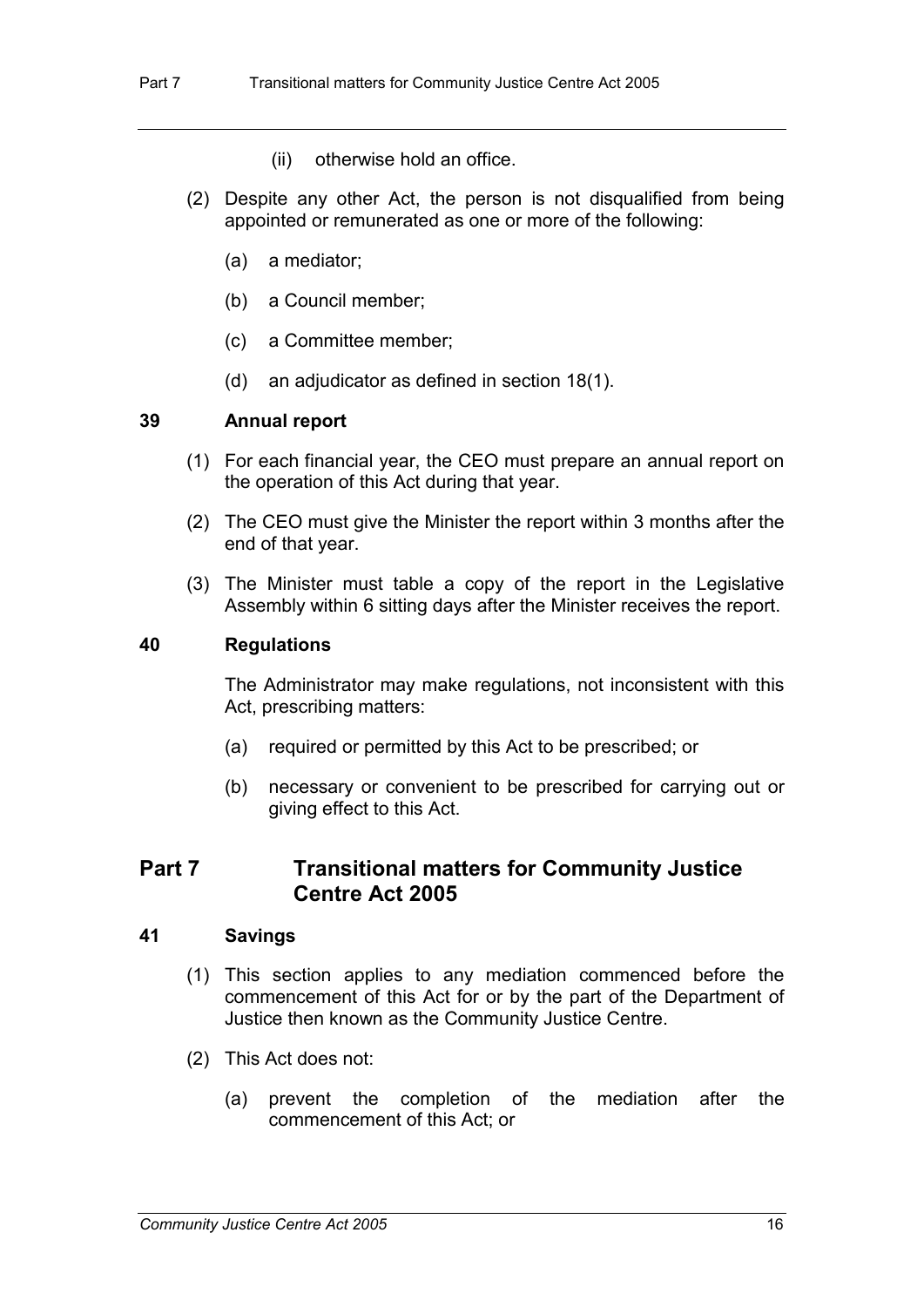- (b) affect anything arising from the mediation (whether or not the mediation was completed before the commencement of this Act).
- (3) Subsection (2) has effect:
	- (a) whether or not the person conducting the mediation is a mediator or holds the prescribed qualifications for a mediator; and
	- (b) whether or not the requirements of this Act have been complied with in relation to the conducting of the mediation.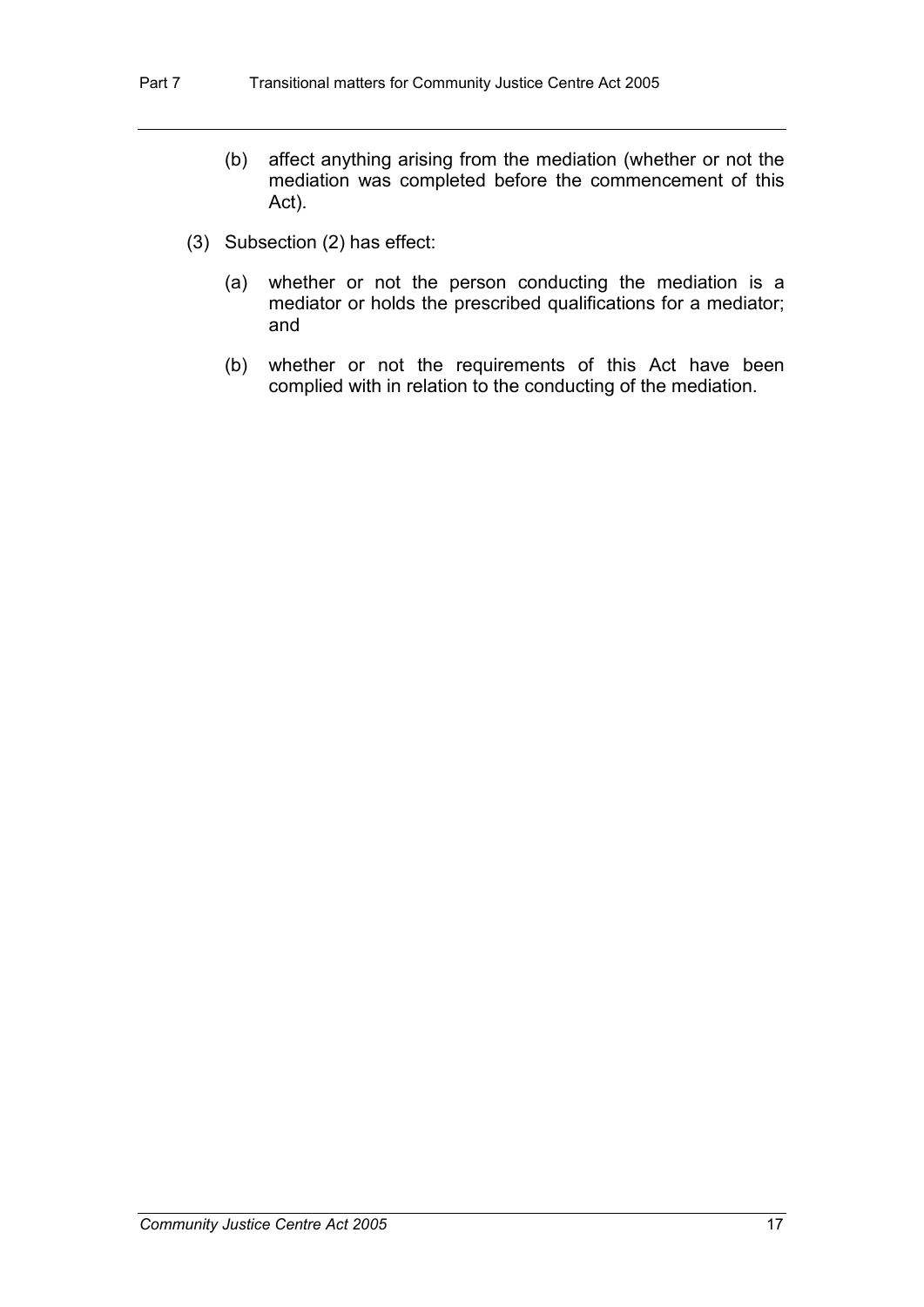#### **ENDNOTES**

**1 KEY**

Key to abbreviations

| $amd = amended$         |
|-------------------------|
|                         |
| $app = appendix$        |
| $bl = by-law$           |
| $ch = Chapter$          |
| $cl = clause$           |
| div = Division          |
| $exp = expires/expired$ |
| $f = forms$             |
| <b>Gaz = Gazette</b>    |
| hdg = heading           |
| ins = inserted          |
| It = $long$ title       |
| nc = not commenced      |
|                         |

**amd = amended od = order app = appendix om = omitted** *<u>pt</u>* **= Part**  $r$  = regulation/rule **crem** = remainder **div = Division renum = renumbered exp = expires/expired rep = repealed f = forms s = section** *Gaz* **=** *Gazette* **sch = Schedule hdg = heading sdiv = Subdivision ins = inserted SL = Subordinate Legislation lt = long title sub = substituted**

#### **2 LIST OF LEGISLATION**

# *Community Justice Centre Act 2005* **(Act No. 40, 2005)**

Assent date 13 December 2005<br>Commenced 22 February 2006 ( 22 February 2006 (*Gaz* G8, 22 February 2006, p 5)

#### *Justice Legislation Amendment (Penalties) Act 2010* **(Act No. 12, 2010)**

| Assent date | 20 May 2010                              |
|-------------|------------------------------------------|
| Commenced   | 1 July 2010 (Gaz G24, 16 June 2010, p 2) |

#### *Oaths, Affidavits and Declarations (Consequential Amendments) Act 2010* **(Act No. 40, 2010)**

| Assent date | 18 November 2010                                              |
|-------------|---------------------------------------------------------------|
| Commenced   | 1 March 2011 (s 2, s 2 Oaths, Affidavits and Declarations Act |
|             | 2010 (Act No. 39, 2010) and Gaz G7, 16 February 2011, p 4)    |

#### *Statute Law Revision Act 2011* **(Act No. 30, 2011)**

| Assent date | 31 August 2011                                      |
|-------------|-----------------------------------------------------|
| Commenced   | 21 September 2011 (Gaz G38, 21 September 2011, p 5) |

#### **3 GENERAL AMENDMENTS**

General amendments of a formal nature (which are not referred to in the table of amendments to this reprint) are made by the *Interpretation Legislation Amendment Act 2018* (Act No. 22 of 2018) to: ss 1, 3, 9, 18, 24 and 36.

#### **4 LIST OF AMENDMENTS**

| s 5             | amd No. 30, 2011, s 3                    |
|-----------------|------------------------------------------|
| s <sub>12</sub> | amd No. 12, 2010, s 3; No. 30, 2011, s 3 |
| $ss 17 - 18$    | amd No. 30, 2011, s 3                    |
| s 20            | amd No. 30, 2011, s 3                    |
| s 26            | amd No. 30, 2011, s 3                    |
| s 34            | amd No. 40, 2010, s 118                  |